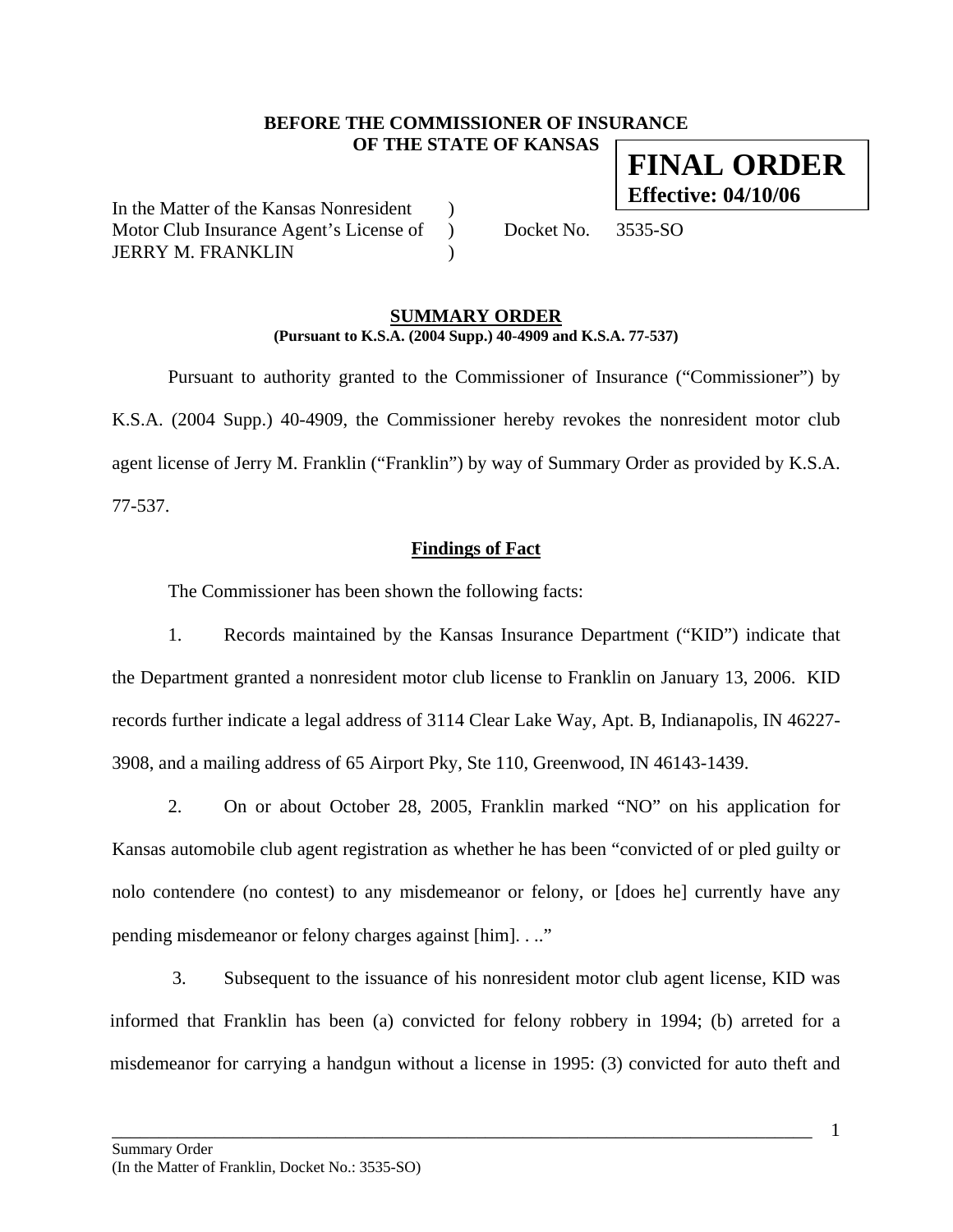receiving stolen property in 1995; (d) arrested and convicted for dealing and in possession of illegal drugs, and (e) subject to four charges of driving with suspended license.

4. By letter of January 24, 2006, the KID directed Franklin to provide paperwork for the above-stated offenses to the Department on or before February 24, 2006. KID specifically warned Franklin that his failure to comply with the aforesaid requirement will impact the status of his license.

5. To date, KID has not received any response from Franklin regarding his criminal history.

# **Applicable Law**

6. K.S.A. (2004 Supp.) 40-4909(a) provides, in relevant part:

"The commissioner may deny, suspend, revoke or refuse renewal of any license issued under this act if the commissioner finds that the applicant or license holder has . . . (2) Violated: (A) Any provision of chapter 40 of the Kansas Statutes Annotated, and amendments thereto, or any rule and regulation promulgated thereunder; (B) any subpoena or order of the commissioner; . . . (3) Obtained or attempted to obtain a license under this act through misrepresentation or fraud." K.S.A. (2004 Supp.) 40-4909(a).

7. Administrative regulations require that a person licensed in this state as an insurance agent shall, within 30 days of the occurrence, report enumerated events to the Commissioner. Among these events are disciplinary actions against the agent's license by the insurance regulatory official of any other state or territory and a change of address. K.A.R. § 40-

7-9.

8. The Commissioner may revoke any license issued under the Insurance Agents Licensing Act if the Commissioner finds that the insurable interests of the public are not properly served under such license. K.S.A. (2004 Supp.) 40-4909(b).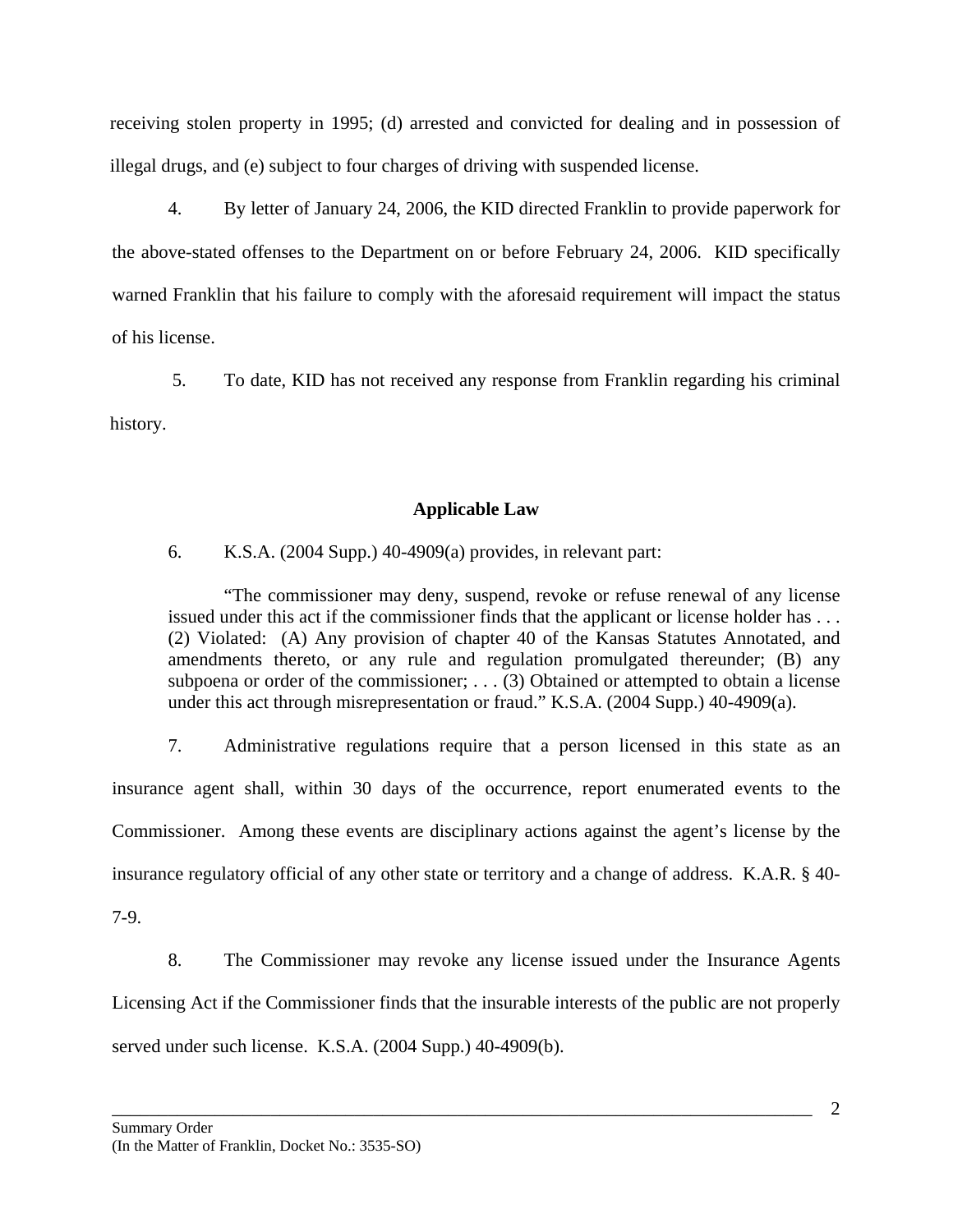#### **Conclusions of Law**

9. The Commissioner has jurisdiction over Franklin as well as the subject matter of this proceeding, and such proceeding is held in the public interest.

10. The Commissioner finds that Franklin's Kansas license may be revoked solely because he has obtained his Kansas nonresident motor club agent license through misrepresentation of his criminal history.

11. In addition, the Commissioner finds that Franklin failed to respond to KID's repeated inquiries about his criminal convictions, despite clear notice that failure to do so may impact the status of his Kansas license, thereby violating the equivalent of a subpoena or order of the Commissioner.

12. Accordingly, the Commissioner concludes that sufficient grounds exist for the revocation of the non resident motor club insurance agent's license of Jerry M. Franklin pursuant to K.S.A. (2004 Supp.) 40-4909(a).

13. Moreover, the Commissioner finds that Franklin has obtained his Kansas license through misrepresentation of his criminal history, and his insurance agent's license should be revoked pursuant to K.S.A. (2004 Supp.) 40-4909(a) and (b) for the protection of the insurable interests of the public.

14. Based on the facts and circumstances set forth herein, it appears that the use of summary proceedings in this matter is appropriate, in accordance with the provisions set forth in K.S.A. 77-537(a), in that the use of summary proceedings does not violate any provision of the law and the protection of the public interest does not require the KID to give notice and opportunity to participate to persons other than Jerry M. Franklin.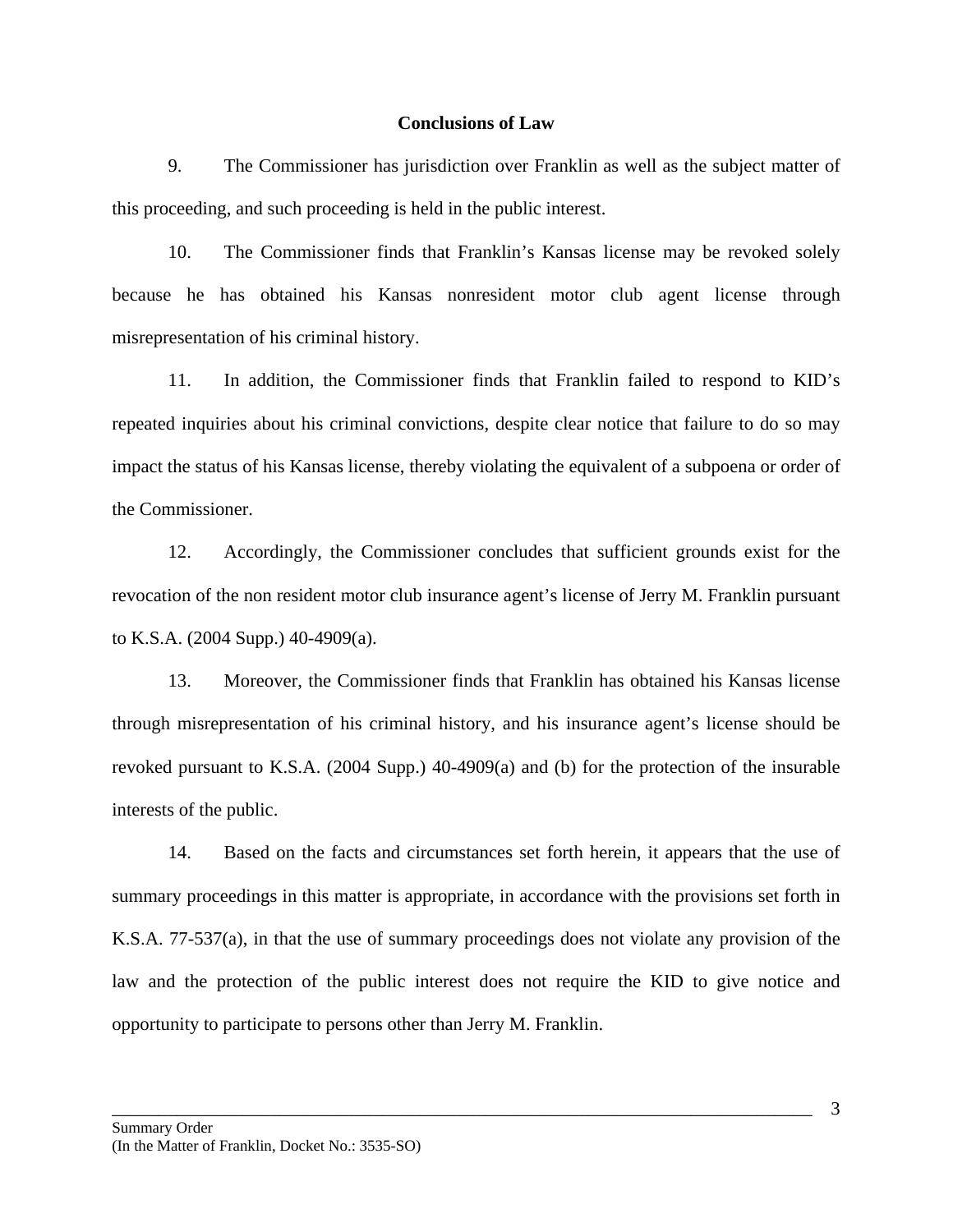**IT IS THEREFORE ORDERED BY THE COMMISSIONER OF INSURANCE THAT** the Kansas non-resident motor club insurance agent's license of Jerry M. Franklin is hereby **REVOKED**.

#### **Notice and Opportunity for Hearing**

Jerry M. Franklin, within fifteen (15) days of service of this Summary Order, may file with the KID written request for a hearing on this Summary Order, as provided by K.S.A. 77- 542. In the event a hearing is requested, such request should be directed to John W. Campbell, General Counsel, Kansas Insurance Department, 420 S.W. 9<sup>th</sup> Street, Topeka, KS 66612.

 Any costs incurred as a result of conducting any administrative hearing shall be assessed against the agent/agency who is the subject of the hearing as provided by K.S.A. 40-4909(f). Costs shall include witness fees, mileage allowances, any costs associated with the reproduction of documents which become part of the hearing record, and the expense of making a record of the hearing.

If a hearing is not requested, this summary order shall become effective as a Final Order, without further notice, upon the expiration of the fifteen-day period for requesting a hearing. The Final Order will constitute final agency action in this matter.

In the event the Petitioner files a petition for judicial review, the agency officer designated pursuant to K.S.A. 77-613(e) to receive service of a petition for judicial review on behalf of the KID is John W. Campbell, General Counsel, Kansas Insurance Department, 420 S.W.  $9^{th}$  St., Topeka, KS 66612-1678.